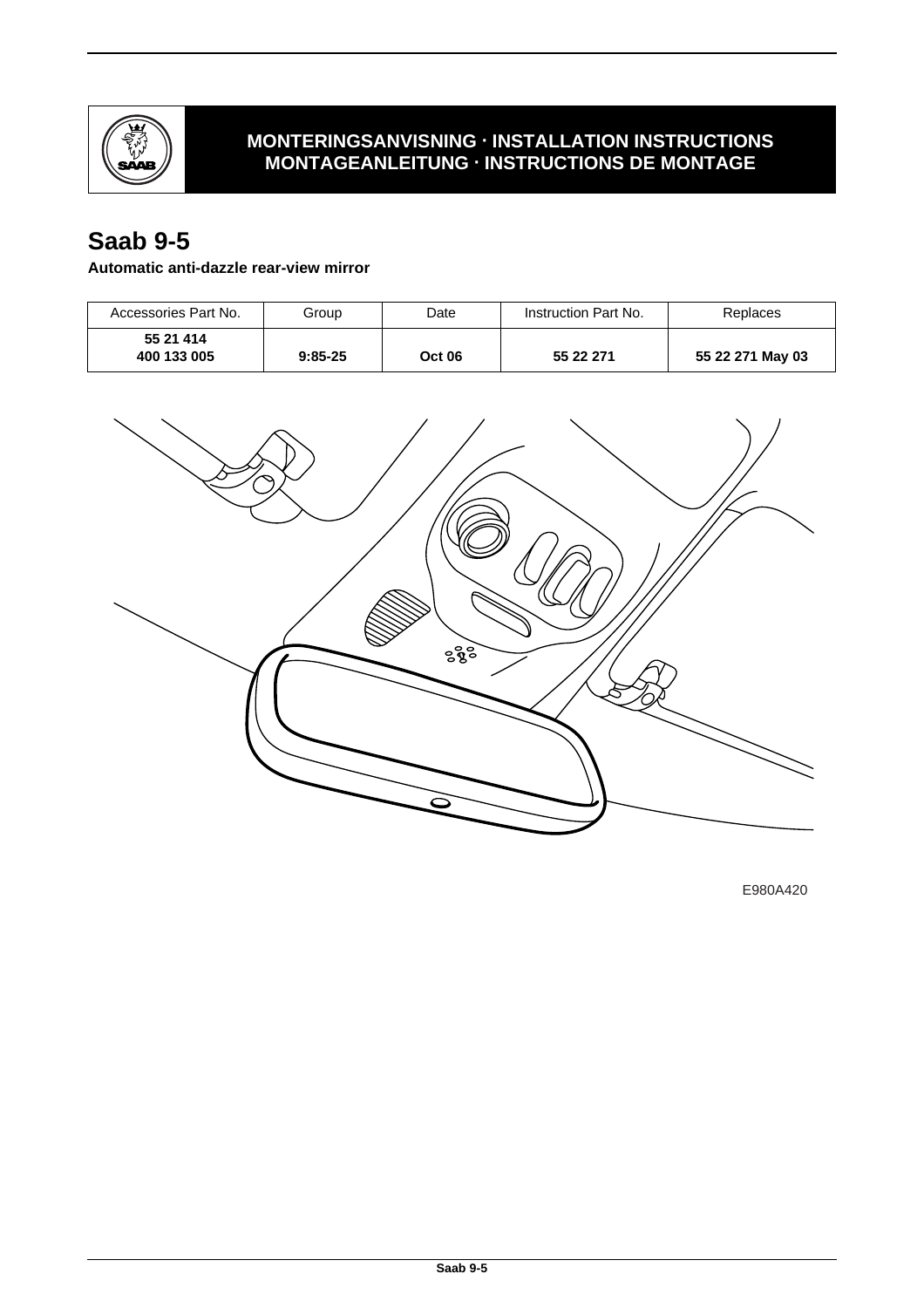

- 1 Rear-view mirror (purchased separately)
- 2 Wiring harness
- 3 Clip
- 4 Cable terminal
- 5 Cable terminal
- 6 Wiring harness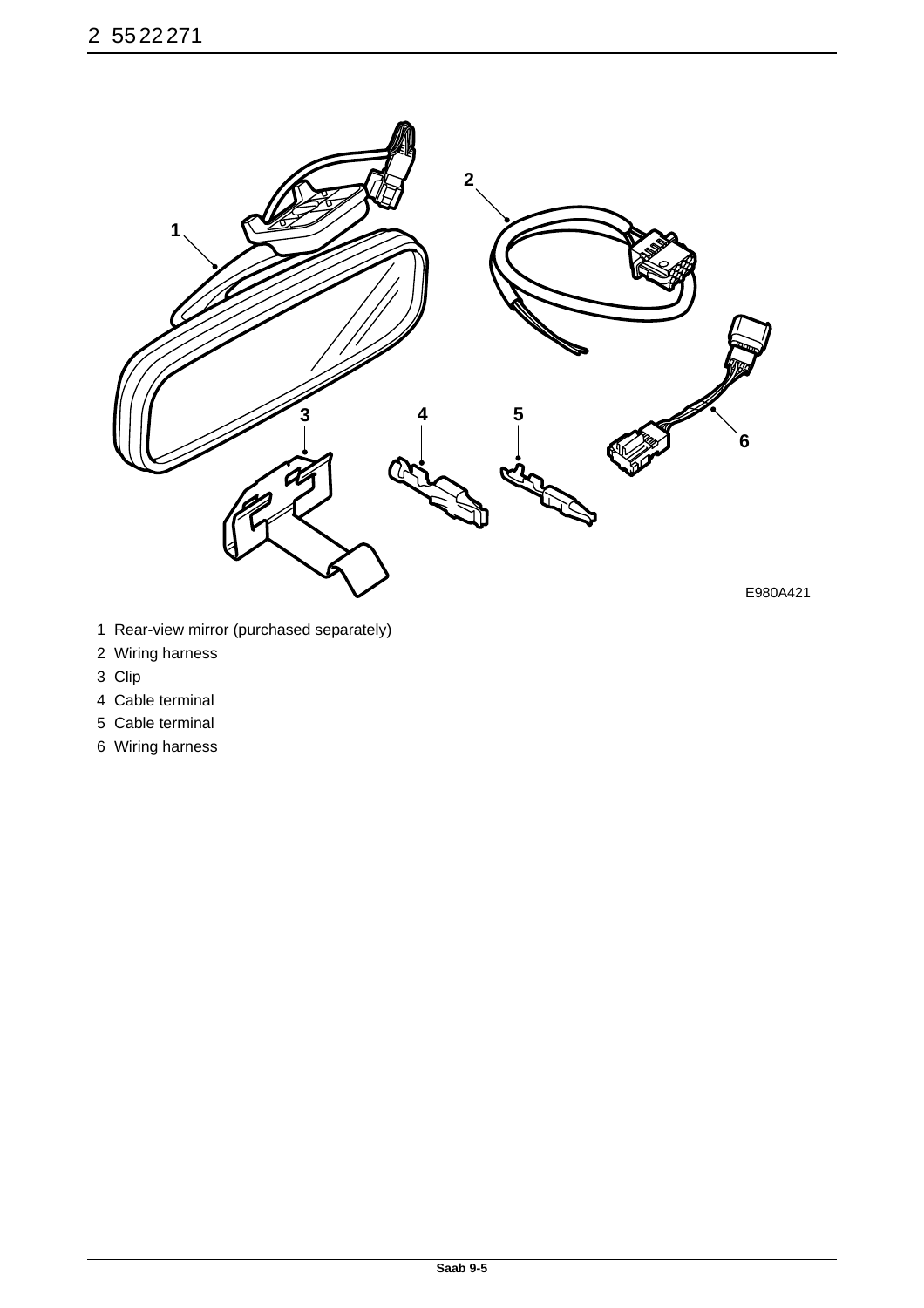

- 1 Remove the lens.
- 2 Remove the screw and the roof console.
- 3 Remove the connectors for the temperature sensor and microphone if fitted.
- 4 Remove the rear-view mirror. Remove the fuse for interior lighting (no. 20 in the dashboard electrical centre).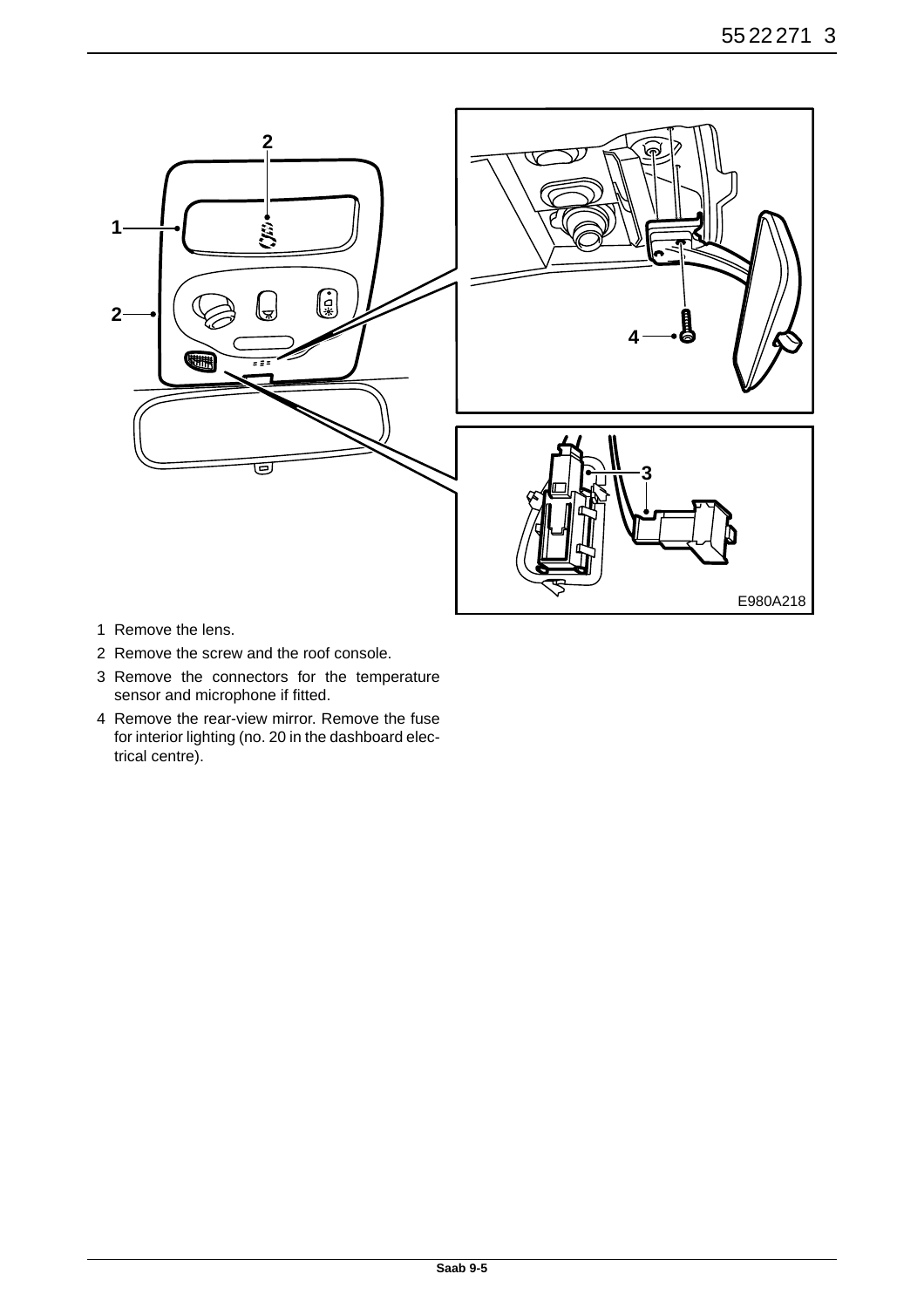

- 5 Unplug the connector and prise out the cable terminals from position 5 (RD/WH) and position 8 (BK) in the female connector.
- 6 Pair together each cable with the corresponding cable from the kit's long wiring harness (red/ white with red/white in the small cable terminal and black with black in the large cable terminal) and fit the cable terminals in the connector, red/ white (RD/WH) to pin 5 and black (BK) to pin 8.
- 7 Connect the connector and press it firmly into the clip.
- 8 Carefully remove the tape from one connector on the kit's short wiring harness.

#### **Important**

The tape will be used later.

Connect the kit's short wiring harness to the kit's long wiring harness.

9 Connect the kit's short wiring harness to the rear-view mirror and fit the tape around the three connectors. Fit the rear-view mirror.

**Tightening torque 3 Nm (2 lbf ft)**

## **WARNING**

Make sure the wiring harness is not pinched. Incorrect fitting can damage the cables and cause short-circuits/fire.



10 **Cars with Vehicle Identification Number up to and including X3075366:** Position the wiring harness on top of the headlining and fit the connector for the kit's long and short wiring harnesses using the clip supplied.

**Cars with Vehicle Identification Number from and including X3075367:** Position the wiring harness on top of the headlining and fit the connector for the kit's long and short wiring harnesses by pressing it firmly into the groove.

- 11 Position the connector for the kit's short wiring harness and rear-view mirror between the rearview mirror base and the connector fitted in the previous step.
- 12 Connect the connectors for the temperature sensor and microphone if fitted.
- 13 Fit the roof console and lens.
- 14 Fit the fuse for the interior lighting.
- 15 **Rear-view mirror with compass:** Calibrate the compass, see page 5. If necessary, change compass zone, see page 5.
- 16 Hand over the installation instructions to the customer and bring attention to the user instructions.